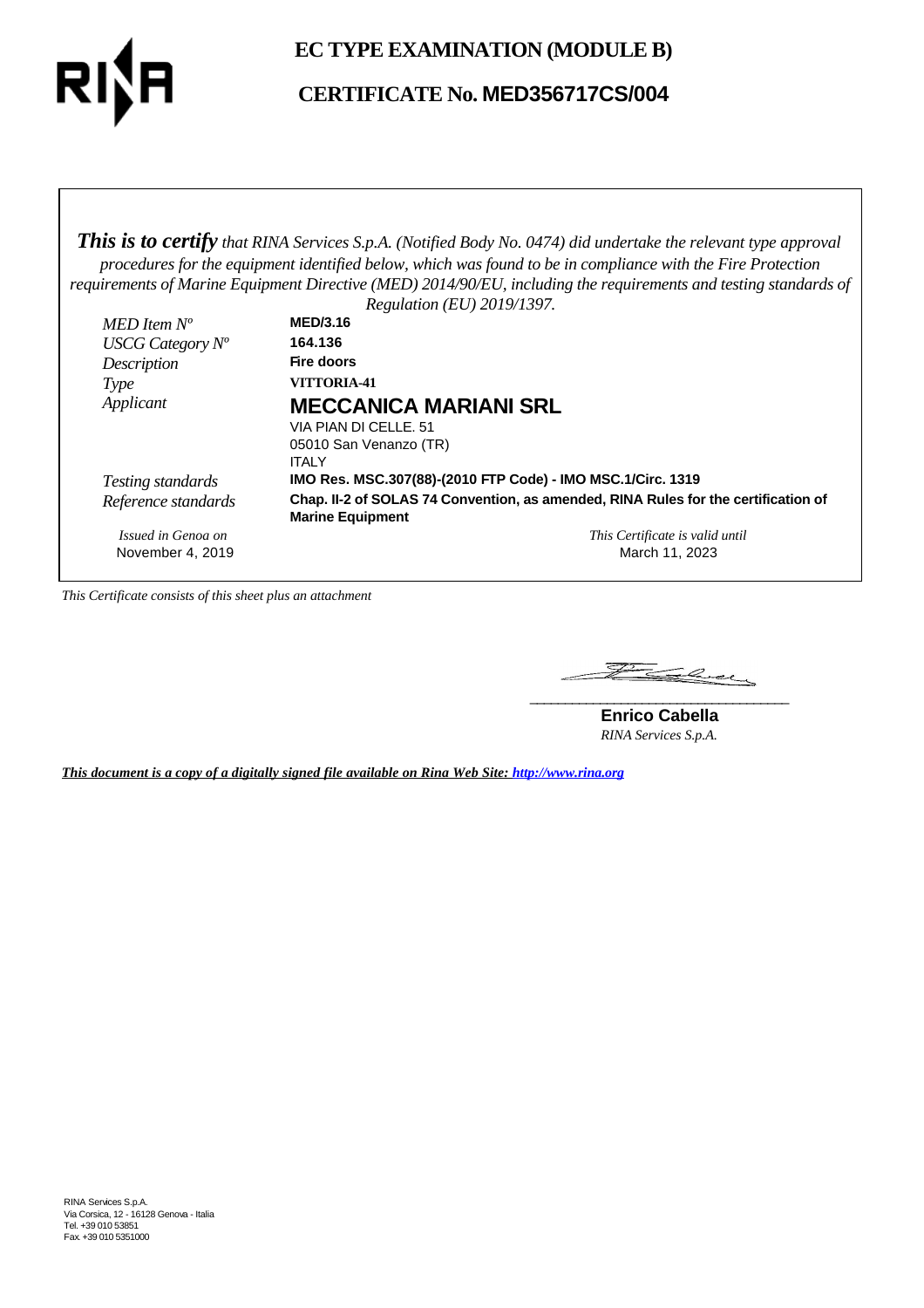

# **ATTACHMENT TO CERTIFICATE No. MED356717CS/004**

**Page 1 of 3**

#### *Manufacturer* **MECCANICA MARIANI SRL**

*Place of Manufacturer* VIA PIAN DI CELLE. 51 05010 San Venanzo (TR) **ITALY** 

### **Product description**

Single leaf hinged door with maximum clear light of 900x1900 mm (WxH) and having radiused corners with radius of 151 mm. The leaf, having thickness of 89.5 mm and maximum dimensions of 988x1988 mm (WxH) is composed of a steel plate 3 mm thick having the edges bended on the rabbet and of a steel sheet 2 mm thick, fitted in the opposite side. Between the two sheets is fitted the insulating material composed, of two layers of material type PROMAGUARD having, each, thickness of 10 mm and density of 240 kg/m<sup>3</sup> and one layer of mineral wool having thickness of 60 mm and density of 100 kg/m<sup>3</sup> named ROCKWOOL SEAROX SL620. The PROMAGUARD is fixed to the steel sheets having thickness of 2 mm and the SEAROX SL 620 to the steel plate 3 mm thick, by means of steel pins welded, respectively, with density of 12 and 6 per  $m^2$ . Inside the leaf are fitted horizontal, vertical, and transversl stiffeners composed of steel tubulars, having dimensions of 40x30 mm and thickness of 2 mm welded to the steel plate having thickness of 3 mm. The leaf may be fitted with a window having maximum clear light of 300x400 mm; the glass, type CONTRAFLAM MARINE A60 (manufacturer Sain Gobain), having thickness of 27 mm, is composed of four glasses and, in between, three thermoexpanding gel layers. The window frame is composed of steel profiles bolted to the leaf with M6 bolts fitted with pitch ranging from 86 up to 88 mm. Between the frame and the glass compound gaskets type Texil, having dimensions of 20x20 mm, are fitted; between the glass edges and the frame one layer of PROMAGUARD, 6 mm thick, is fitted and the glass is sealed by means of silicone type SIKA FIRE. The leaf is equipped with two lever closing devices; one that acts on 2 points on the side opposite to the hinges, is actuated by and handle whereas the other that acts on three points on the hinges side, is actuated by a clevis. The door frame is composed of a carbon steel angular having dimensions of 100x75x7 mm, welded or bolted to the bulkhead by means of M16 bolts (pitch from 152 up to 486 mm), that makes the closure tight with the gasket fitted in the leaf bended edge. The leaf may be fitted, on the upper side, with external door check.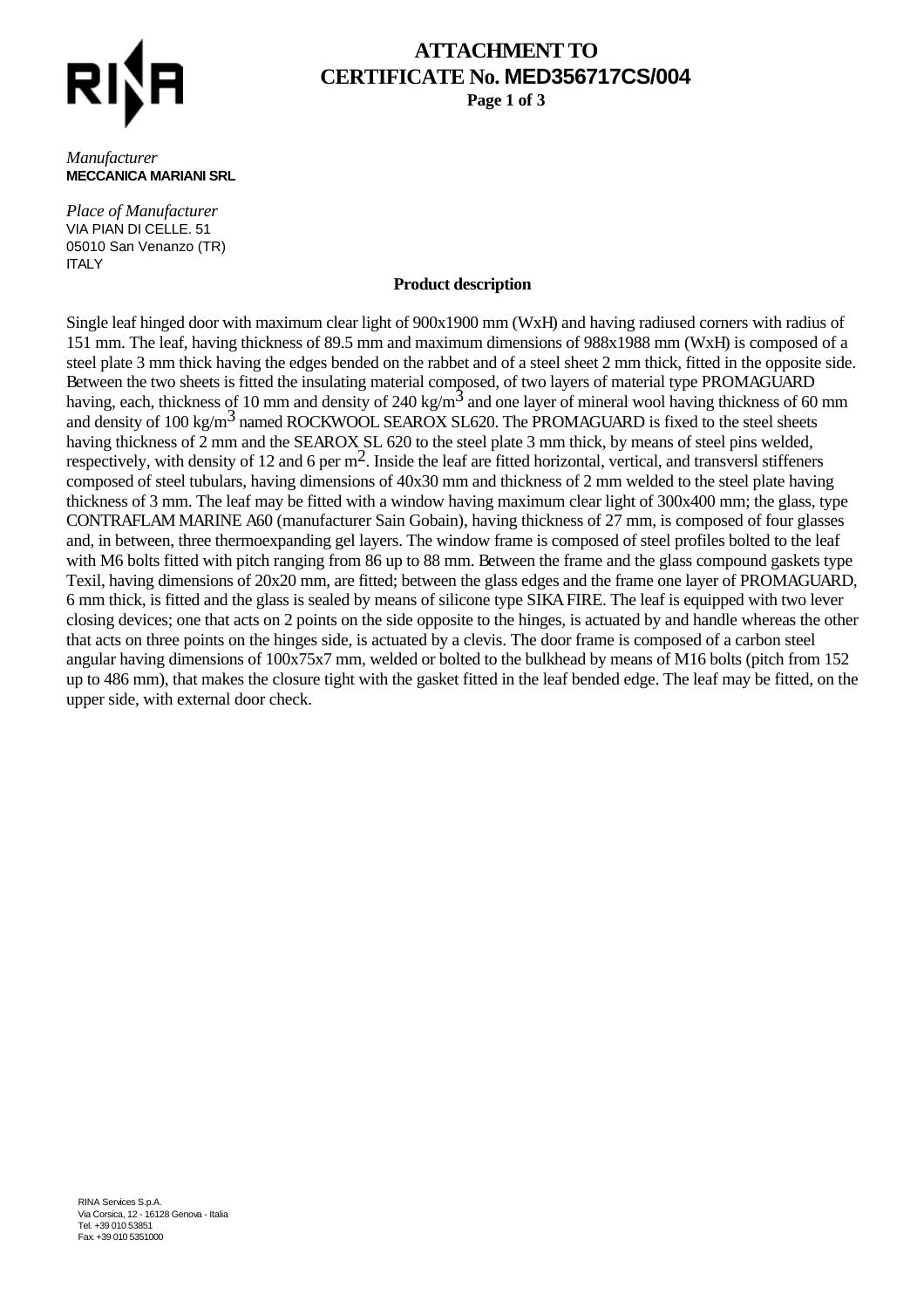# **ATTACHMENT TO CERTIFICATE Nr. MED356717CS/004**

**Page 2 of 3**

## **Field of application**

Fire resistant A-60 Class single leaf hinged door in compliance with IMO MSC.1/Circ. 1319 dated 11 June 2009. In this case the dimensions relevant to the height and with of the door may be increased of 15% provided that the surface area is not increased of more than 10%. This Class is confirmed also with the door closed only by means of the lever closing device that acts on 2 points on the side opposite to the hinges.

In case of doors in compliance to the "Agreement between the European Community and the United States of America", the present certificate is valid at the following conditions:

- doors without windows or with total window area no more than  $645 \text{ cm}^2$  in each door leaf

- maximum door size tested

- door used with a fire tested frame design

### **Reference documents**

Officina Meccanica Mariani drawings No. B-6261-900-41 dated 6 February 2018 approved on 23 February 2018 with endorsement No. LABS-1612.

## **Tests carried out**

Tests as per RINA Test Laboratory Report No. 2017CS013567/2 issued on 23 February 2018 according to IMO 2010 FTP Code Part. 3 and to IMO MSC.1/Circ. 1319 dated 11 June 2009.

This certificate annuls and replaces the certificate No. MED356717CS/002 dated 12 March 2018 due to mention of the additional requirements indicated on the "Agreement between the European Community and the United States of America"

*This document is a copy of a digitally signed file available on Rina Web Site: http://www.rina.org*